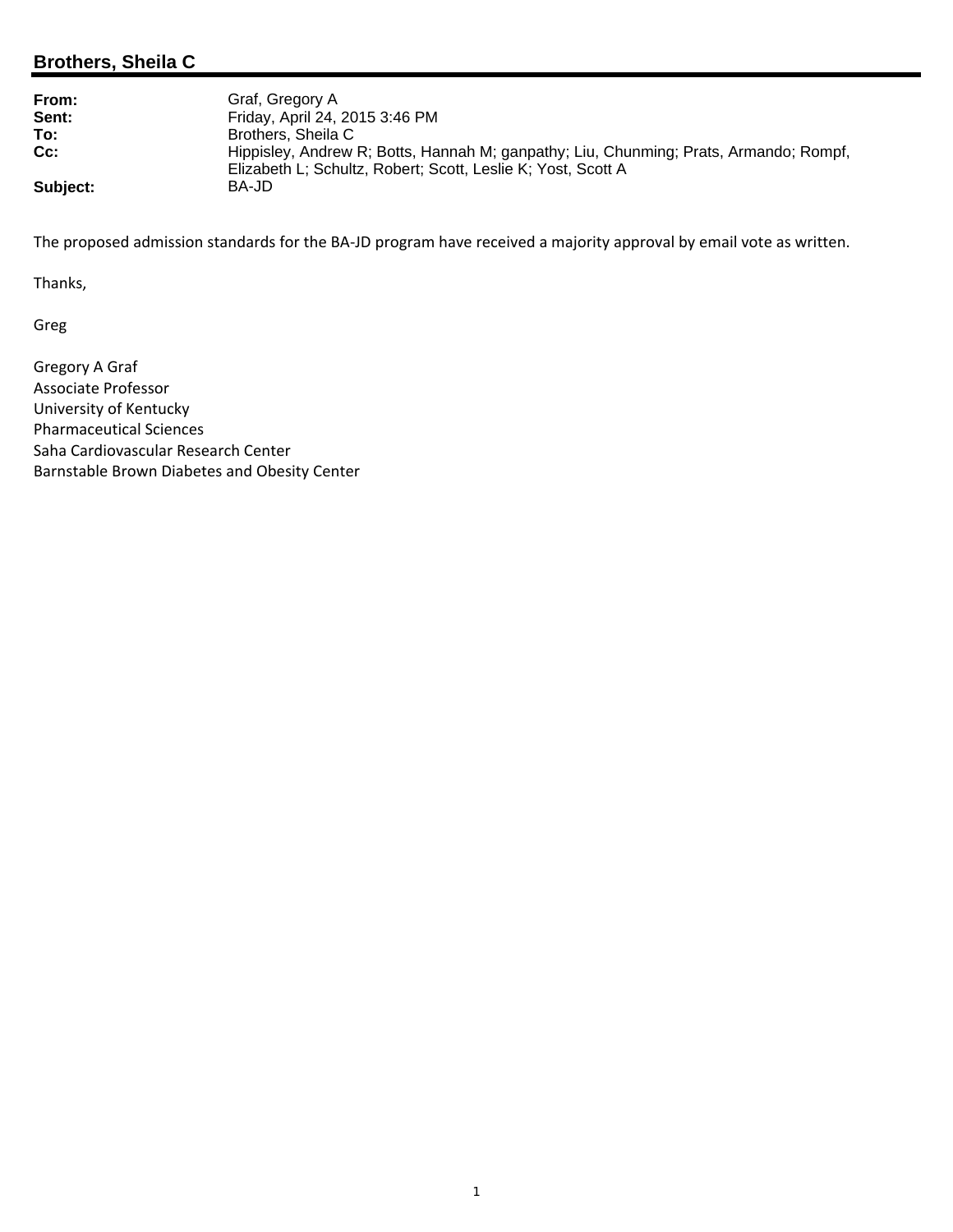## Memorandum

To: Admissions Committee

From: Mary J. Davis, Admissions Committee Chair

CC: Dean David A. Brennen, Associate Dean Doug Michael

Date: December 10, 2014

Re: Recommendation for amendment to UK Law Admissions policy to reflect 6 year BA/JD

Dear Admissions Committee Members:

The College of Arts and Sciences (A&S) has finalized its proposal to endorse a 6 year BA to JD degree program (also referred to as a 3+3 program). The Educational Policy Committee of A&S (the equivalent to our Curriculum Committee) voted unanimously to approve this degree program on December 2, 2014. The proposal is attached for your review. Toni and I worked with those at A&S responsible for putting this degree program together and are happy to answer any questions you may have about it. Our next step is to approve a change to our College of Law Admissions policies to reflect our willingness to consider applicants from this program.

As I explained to the faculty at our September meeting, A&S decided to pursue this degree program option with English, History, and Political Science majors. The Chairs of those departments, along with the Associate Dean of Undergraduate Studies, Anna Bosch, and Dean Kornbluh, thoroughly explored all issues surrounding this proposed degree plan. I highlight a few of the program's details for you below:

- The degree program will be named the BLUE program (Bachelor to Law Undergraduate Education). This name was chosen after many names were vetted. We were asked to consider this name, along with others, and BLUE met with the greatest support. An undergraduate applicant will apply to the History BLUE, Political Science BLUE, or English BLUE degree program during their senior year of high school.
- Everyone at A&S understands that acceptance into the BLUE program does not guarantee admission to UK Law and that each BLUE program participant must seek separate admission to UK Law during their junior year.
- A separate A&S Admissions Committee will select applicants for admission to the BLUE program, including a representative from the law school.
- The minimum requirements to apply to the BLUE program will be 29 ACT and 3.5 (unweighted) GPA. As a point of reference, the Honors Program's baseline requirements for admission are 28 ACT and 3.5 (unweighted) GPA and the minimums for competitive freshman scholarships (including Singletary, Presidential, and Commonwealth) are 31 ACT and 3.5 (unweighted) GPA.